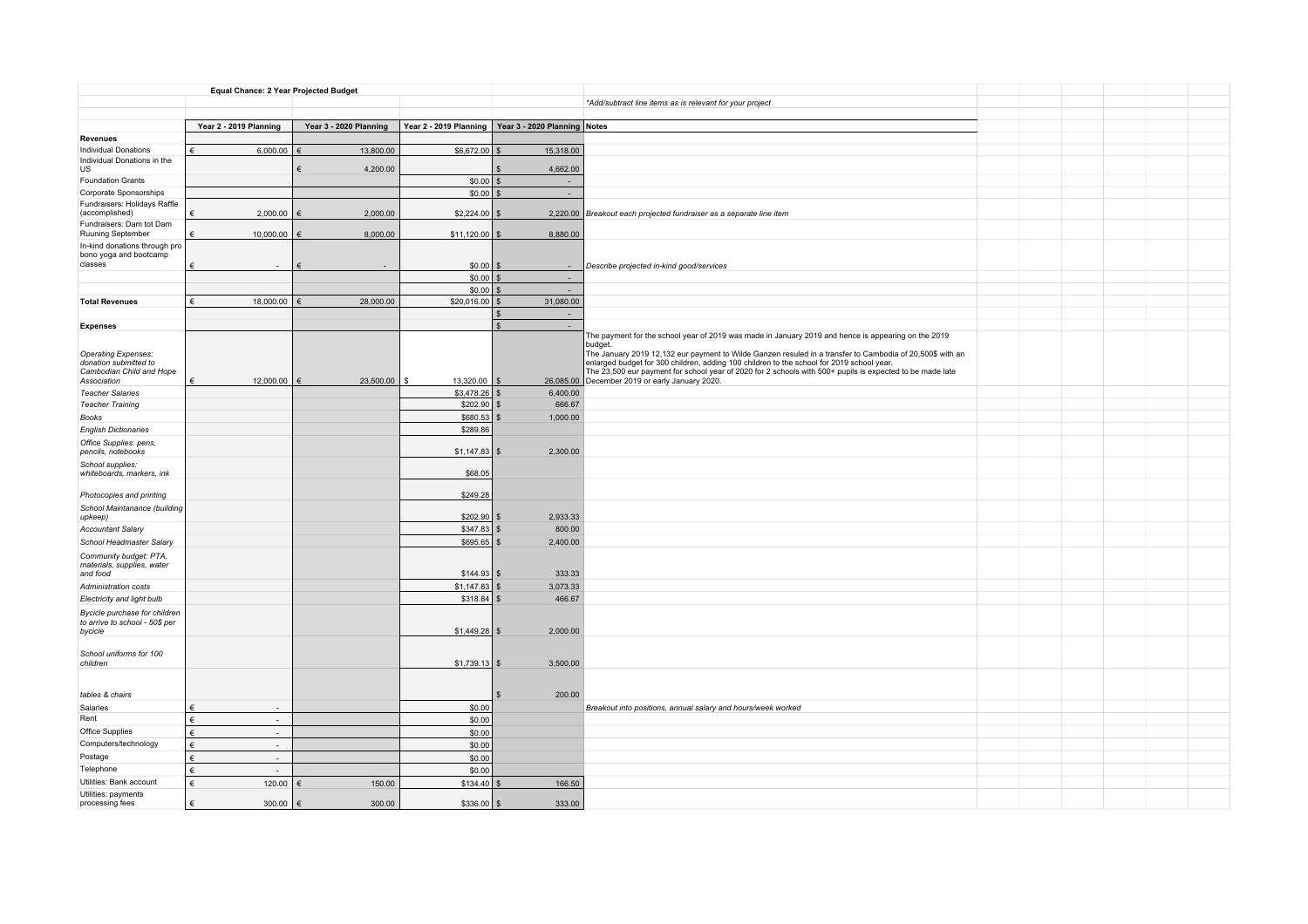| Fundraising Costs: sports<br>events ticket purchase and<br>supplies | 3,000.00 $\in$<br>€ | 2,000.00   | $$3,360.00$ \$ | 2,220.00                 |                                                                                                                                                                                                      |
|---------------------------------------------------------------------|---------------------|------------|----------------|--------------------------|------------------------------------------------------------------------------------------------------------------------------------------------------------------------------------------------------|
| Professional services                                               |                     |            | $$0.00$ \$     |                          | Specify (accounting, legal, PR, etc.)                                                                                                                                                                |
| Advertising/Marketing:                                              |                     |            |                |                          |                                                                                                                                                                                                      |
| website                                                             | $50.00$ $\in$       | 50.00      | $$56.00$ \ \$  |                          | 55.50 Break out into line items as needed (printing, website, etc.)                                                                                                                                  |
| Marketing: Stikers                                                  | €<br>300.00         |            | $$336.00$ \$   | $\overline{\phantom{a}}$ |                                                                                                                                                                                                      |
| Insurance                                                           |                     |            | $$0.00$ \ \$   | ۰                        |                                                                                                                                                                                                      |
| Travel: school visit in                                             |                     |            |                |                          |                                                                                                                                                                                                      |
| Cambodia                                                            | 750.00 €            | 1,000.00   | $$840.00$ \$   |                          | 1,110.00 5 Day visit to the region. This was our first visit and we realised we under budgeted by about 50%, budget was corrected follwoing years to account for bi-annual visit. Next visit in 2021 |
|                                                                     |                     |            | \$0.00         |                          |                                                                                                                                                                                                      |
| Program Expenses                                                    |                     |            | \$0.00         |                          | Include specific line items releavant to your project                                                                                                                                                |
|                                                                     |                     |            | \$0.00         |                          |                                                                                                                                                                                                      |
|                                                                     |                     |            | \$0.00         |                          |                                                                                                                                                                                                      |
|                                                                     |                     |            | \$0.00         |                          |                                                                                                                                                                                                      |
|                                                                     |                     |            | \$0.00         |                          |                                                                                                                                                                                                      |
|                                                                     |                     |            | \$0.00         |                          |                                                                                                                                                                                                      |
|                                                                     |                     |            | \$0.00         |                          |                                                                                                                                                                                                      |
|                                                                     |                     |            | \$0.00         |                          |                                                                                                                                                                                                      |
|                                                                     |                     |            |                |                          |                                                                                                                                                                                                      |
| <b>Total Expenses</b>                                               | €16,520.00          | €27,000.00 | \$18,382.40    | \$29,970.00              |                                                                                                                                                                                                      |
|                                                                     |                     |            |                |                          |                                                                                                                                                                                                      |
| <b>Surplus / Deficit</b>                                            | €1,480.00           | €1,000.00  | $$1,633.60$ \$ | 1,110.00                 |                                                                                                                                                                                                      |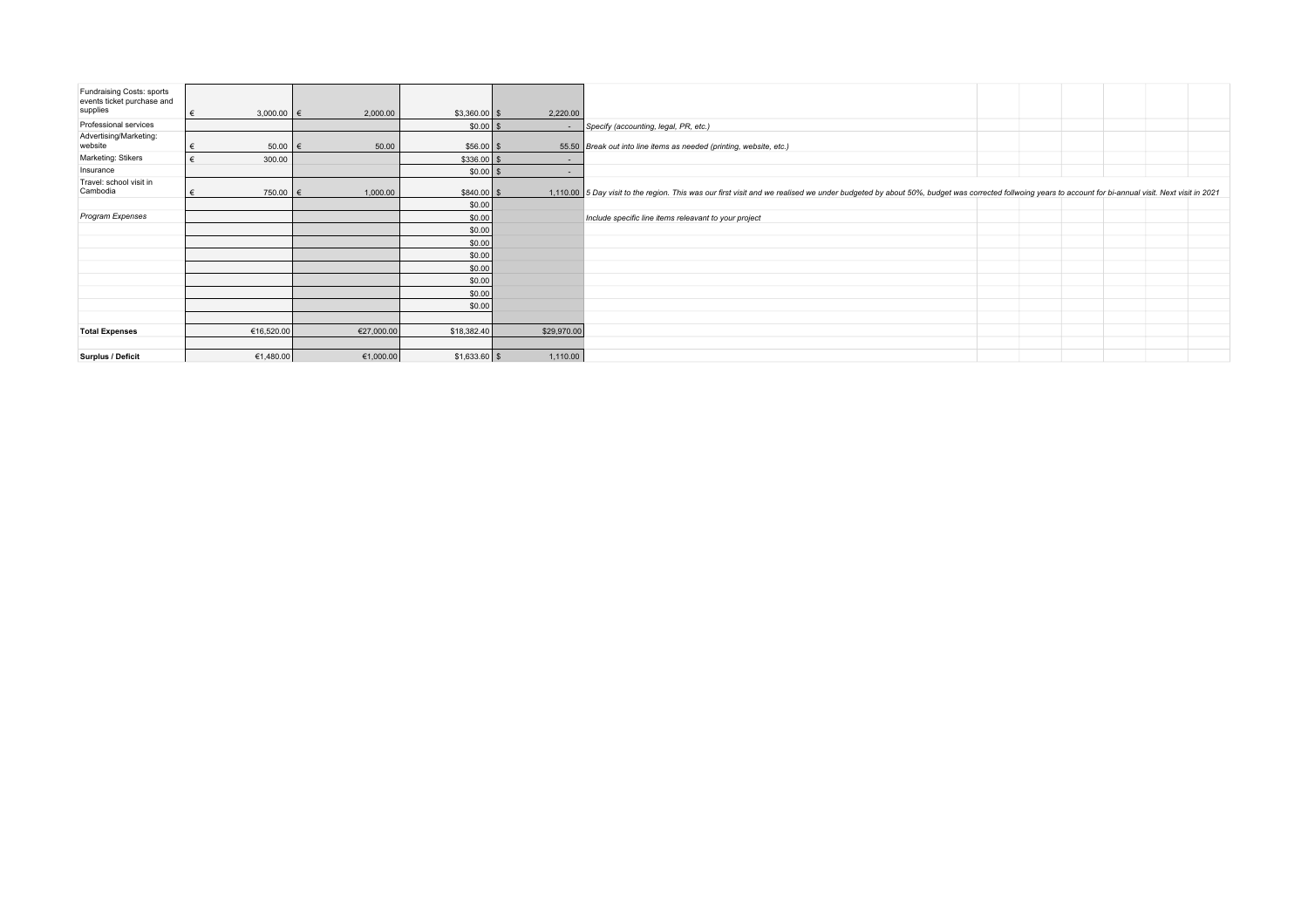| Equal Chance: 2 Year Projected Budget                                                   |                        |                        |                        |                                                                            |               |           |                                                                                                                                                                                                                                                                                                                                                                                                                                                                                        |  |  |
|-----------------------------------------------------------------------------------------|------------------------|------------------------|------------------------|----------------------------------------------------------------------------|---------------|-----------|----------------------------------------------------------------------------------------------------------------------------------------------------------------------------------------------------------------------------------------------------------------------------------------------------------------------------------------------------------------------------------------------------------------------------------------------------------------------------------------|--|--|
|                                                                                         |                        |                        |                        |                                                                            |               |           | *Add/subtract line items as is relevant for your project                                                                                                                                                                                                                                                                                                                                                                                                                               |  |  |
|                                                                                         |                        |                        |                        |                                                                            |               |           |                                                                                                                                                                                                                                                                                                                                                                                                                                                                                        |  |  |
| Revenues                                                                                | Year 2 - 2019 Planning | 2019(December) Actuals | Year 3 - 2020 Planning | Year 2 - 2019 Planning 2019(December) Actuals Year 3 - 2020 Planning Notes |               |           |                                                                                                                                                                                                                                                                                                                                                                                                                                                                                        |  |  |
| Individual Donations                                                                    | 6,000.00               | 4,724.00 €             | 13,800.00              | \$6,672.00                                                                 | 5,243.64      | 15,318.00 |                                                                                                                                                                                                                                                                                                                                                                                                                                                                                        |  |  |
| Individual Donations in the                                                             |                        |                        |                        |                                                                            |               |           |                                                                                                                                                                                                                                                                                                                                                                                                                                                                                        |  |  |
| US                                                                                      |                        | 6,509.00 $\in$         | 4,200.00               |                                                                            | 7,224.99      | 4,662.00  |                                                                                                                                                                                                                                                                                                                                                                                                                                                                                        |  |  |
| <b>Foundation Grants</b><br>Corporate Sponsorships                                      |                        |                        |                        | \$0.00<br>\$0.00                                                           | $\sim$        |           |                                                                                                                                                                                                                                                                                                                                                                                                                                                                                        |  |  |
| Fundraisers: Holidays Raffle                                                            |                        |                        |                        |                                                                            |               |           |                                                                                                                                                                                                                                                                                                                                                                                                                                                                                        |  |  |
| (accomplished)                                                                          | 2,000.00               | $2,330.00$ $6$         | 2,000.00               | \$2,224.00                                                                 | 2,586.30      |           | 2,220.00 Breakout each projected fundraiser as a separate line item                                                                                                                                                                                                                                                                                                                                                                                                                    |  |  |
| Fundraisers: Dam tot Dam<br>Ruuning September                                           | 10,000.00              | 6,471.00               | 8,000.00               | \$11,120.00                                                                | 7,182.81      | 8,880.00  |                                                                                                                                                                                                                                                                                                                                                                                                                                                                                        |  |  |
| In-kind donations through pro                                                           |                        |                        |                        |                                                                            |               |           |                                                                                                                                                                                                                                                                                                                                                                                                                                                                                        |  |  |
| bono yoga and bootcamp<br>classes                                                       |                        |                        |                        |                                                                            |               |           |                                                                                                                                                                                                                                                                                                                                                                                                                                                                                        |  |  |
|                                                                                         |                        | $100.00$ $\in$         |                        | \$0.00<br>\$0.00                                                           | 111.00        | l s       | Describe projected in-kind good/services                                                                                                                                                                                                                                                                                                                                                                                                                                               |  |  |
|                                                                                         |                        |                        |                        | \$0.00                                                                     |               |           |                                                                                                                                                                                                                                                                                                                                                                                                                                                                                        |  |  |
| <b>Total Revenues</b>                                                                   | 18,000.00              | 20,134.00 €            | 28,000.00              | \$20,016.00                                                                | 22,348.74     | 31,080.00 |                                                                                                                                                                                                                                                                                                                                                                                                                                                                                        |  |  |
|                                                                                         |                        |                        |                        |                                                                            |               |           |                                                                                                                                                                                                                                                                                                                                                                                                                                                                                        |  |  |
| <b>Expenses</b>                                                                         |                        |                        |                        |                                                                            |               |           |                                                                                                                                                                                                                                                                                                                                                                                                                                                                                        |  |  |
| Operating Expenses:<br>donation submitted to<br>Cambodian Child and Hope<br>Association | 12,000.00              | 12,132.00 €            | 23,500.00              | 13,320.00                                                                  | 13466.52      |           | The payment for the school year of 2019 was made in January 2019 and hence is appearing on the 2019<br>budget<br>The January 2019 12,132 eur payment to Wilde Ganzen resuled in a transfer to Cambodia of 20,500\$ with an<br>enlarged budget for 300 children, adding 100 children to the school for 2019 school year.<br>The 23,500 eur payment for school year of 2020 for 2 schools with 500+ pupils is expected to be made late<br>26,085.00 December 2019 or early January 2020. |  |  |
| <b>Teacher Salaries</b>                                                                 |                        |                        |                        | \$3,478.26                                                                 |               | 6,400.00  |                                                                                                                                                                                                                                                                                                                                                                                                                                                                                        |  |  |
| <b>Teacher Training</b>                                                                 |                        |                        |                        | \$202.90                                                                   |               | 666.67    |                                                                                                                                                                                                                                                                                                                                                                                                                                                                                        |  |  |
| Books                                                                                   |                        |                        |                        | \$680.53                                                                   |               | 1,000.00  |                                                                                                                                                                                                                                                                                                                                                                                                                                                                                        |  |  |
| <b>English Dictionaries</b>                                                             |                        |                        |                        | \$289.86                                                                   |               |           |                                                                                                                                                                                                                                                                                                                                                                                                                                                                                        |  |  |
| Office Supplies: pens,<br>pencils, notebooks                                            |                        |                        |                        | \$1,147.83                                                                 |               | 2,300.00  |                                                                                                                                                                                                                                                                                                                                                                                                                                                                                        |  |  |
| School supplies:<br>whiteboards, markers, ink                                           |                        |                        |                        | \$68.0                                                                     |               |           |                                                                                                                                                                                                                                                                                                                                                                                                                                                                                        |  |  |
|                                                                                         |                        |                        |                        |                                                                            |               |           |                                                                                                                                                                                                                                                                                                                                                                                                                                                                                        |  |  |
| Photocopies and printing                                                                |                        |                        |                        | \$249.28                                                                   |               |           |                                                                                                                                                                                                                                                                                                                                                                                                                                                                                        |  |  |
| School Maintanance (building<br>upkeep)                                                 |                        |                        |                        | \$202.90                                                                   |               | 2.933.33  |                                                                                                                                                                                                                                                                                                                                                                                                                                                                                        |  |  |
| Accountant Salary                                                                       |                        |                        |                        | \$347.83                                                                   |               | 800.00    |                                                                                                                                                                                                                                                                                                                                                                                                                                                                                        |  |  |
| School Headmaster Salary                                                                |                        |                        |                        | \$695.65                                                                   |               | 2,400.00  |                                                                                                                                                                                                                                                                                                                                                                                                                                                                                        |  |  |
| Community budget: PTA,<br>materials, supplies, water<br>and food                        |                        |                        |                        | \$144.93                                                                   |               | 333.33    |                                                                                                                                                                                                                                                                                                                                                                                                                                                                                        |  |  |
| Administration costs                                                                    |                        |                        |                        | \$1,147.83                                                                 |               | 3.073.33  |                                                                                                                                                                                                                                                                                                                                                                                                                                                                                        |  |  |
| Electricity and light bulb                                                              |                        |                        |                        | \$318.84                                                                   |               | 466.67    |                                                                                                                                                                                                                                                                                                                                                                                                                                                                                        |  |  |
| Bycicle purchase for children<br>to arrive to school - 50\$ per<br>bycicle              |                        |                        |                        | \$1,449.28                                                                 |               | 2,000.00  |                                                                                                                                                                                                                                                                                                                                                                                                                                                                                        |  |  |
| School uniforms for 100<br>children                                                     |                        |                        |                        | \$1,739.1                                                                  |               | 3,500.00  |                                                                                                                                                                                                                                                                                                                                                                                                                                                                                        |  |  |
|                                                                                         |                        |                        |                        |                                                                            |               |           |                                                                                                                                                                                                                                                                                                                                                                                                                                                                                        |  |  |
| tables & chairs                                                                         |                        |                        |                        |                                                                            |               | 200.00    |                                                                                                                                                                                                                                                                                                                                                                                                                                                                                        |  |  |
| Salaries<br>Rent                                                                        | $\sim$                 |                        |                        | \$0.00<br>\$0.00                                                           |               |           | Breakout into positions, annual salary and hours/week worked                                                                                                                                                                                                                                                                                                                                                                                                                           |  |  |
| Office Supplies                                                                         | $\sim$                 |                        |                        | \$0.00                                                                     |               |           |                                                                                                                                                                                                                                                                                                                                                                                                                                                                                        |  |  |
| Computers/technology                                                                    | $\sim$                 |                        |                        | \$0.00                                                                     |               |           |                                                                                                                                                                                                                                                                                                                                                                                                                                                                                        |  |  |
| Postage                                                                                 |                        |                        |                        | \$0.00                                                                     |               |           |                                                                                                                                                                                                                                                                                                                                                                                                                                                                                        |  |  |
| Telephone                                                                               |                        |                        |                        | \$0.00                                                                     |               |           |                                                                                                                                                                                                                                                                                                                                                                                                                                                                                        |  |  |
| Utilities: Bank account                                                                 | 120.00<br>¢            | 77.22 €                | 150.00                 | \$134.40                                                                   | 85.71         | 166.50    |                                                                                                                                                                                                                                                                                                                                                                                                                                                                                        |  |  |
| Utilities: payments<br>processing fees                                                  | 300.00                 |                        | 300.00                 | \$336.00                                                                   |               | 333.00    |                                                                                                                                                                                                                                                                                                                                                                                                                                                                                        |  |  |
| Fundraising Costs: sports                                                               |                        |                        |                        |                                                                            |               |           |                                                                                                                                                                                                                                                                                                                                                                                                                                                                                        |  |  |
| events ticket purchase and                                                              |                        |                        |                        |                                                                            |               |           |                                                                                                                                                                                                                                                                                                                                                                                                                                                                                        |  |  |
| supplies                                                                                | 3,000.00               | 1,869.00               | 2,000.00               | \$3,360.00                                                                 | 2,074.59      | 2,220.00  |                                                                                                                                                                                                                                                                                                                                                                                                                                                                                        |  |  |
| Professional services<br>Advertising/Marketing:                                         |                        |                        |                        | \$0.00                                                                     |               |           | Specify (accounting, legal, PR, etc.)                                                                                                                                                                                                                                                                                                                                                                                                                                                  |  |  |
| website                                                                                 | 50.00                  | 50.00                  | 50.00                  | \$56.00                                                                    | 55.50         |           | 55.50 Break out into line items as needed (printing, website, etc.)                                                                                                                                                                                                                                                                                                                                                                                                                    |  |  |
| Marketing: Stikers                                                                      | ¢<br>300.00            |                        |                        | \$336.00                                                                   |               |           |                                                                                                                                                                                                                                                                                                                                                                                                                                                                                        |  |  |
| Insurance                                                                               |                        |                        |                        | \$0.00                                                                     | $\sim$        |           |                                                                                                                                                                                                                                                                                                                                                                                                                                                                                        |  |  |
| Travel: school visit in<br>Cambodia                                                     | 750.00                 | 1,522.00 €             | 1,000.00               | \$840.00                                                                   | $1,689.42$ \$ |           | 1,110.00 5 Day visit to the region. This was our first visit and we realised we under budgeted by about 50%, budget was corrected follwoing years to account for bi-annual visit. Next visit in 2021                                                                                                                                                                                                                                                                                   |  |  |
|                                                                                         |                        |                        |                        | \$0.00                                                                     |               |           |                                                                                                                                                                                                                                                                                                                                                                                                                                                                                        |  |  |
| Program Expenses                                                                        |                        |                        |                        | \$0.00                                                                     |               |           | Include specific line items releavant to your project                                                                                                                                                                                                                                                                                                                                                                                                                                  |  |  |
|                                                                                         |                        |                        |                        | \$0.00                                                                     |               |           |                                                                                                                                                                                                                                                                                                                                                                                                                                                                                        |  |  |